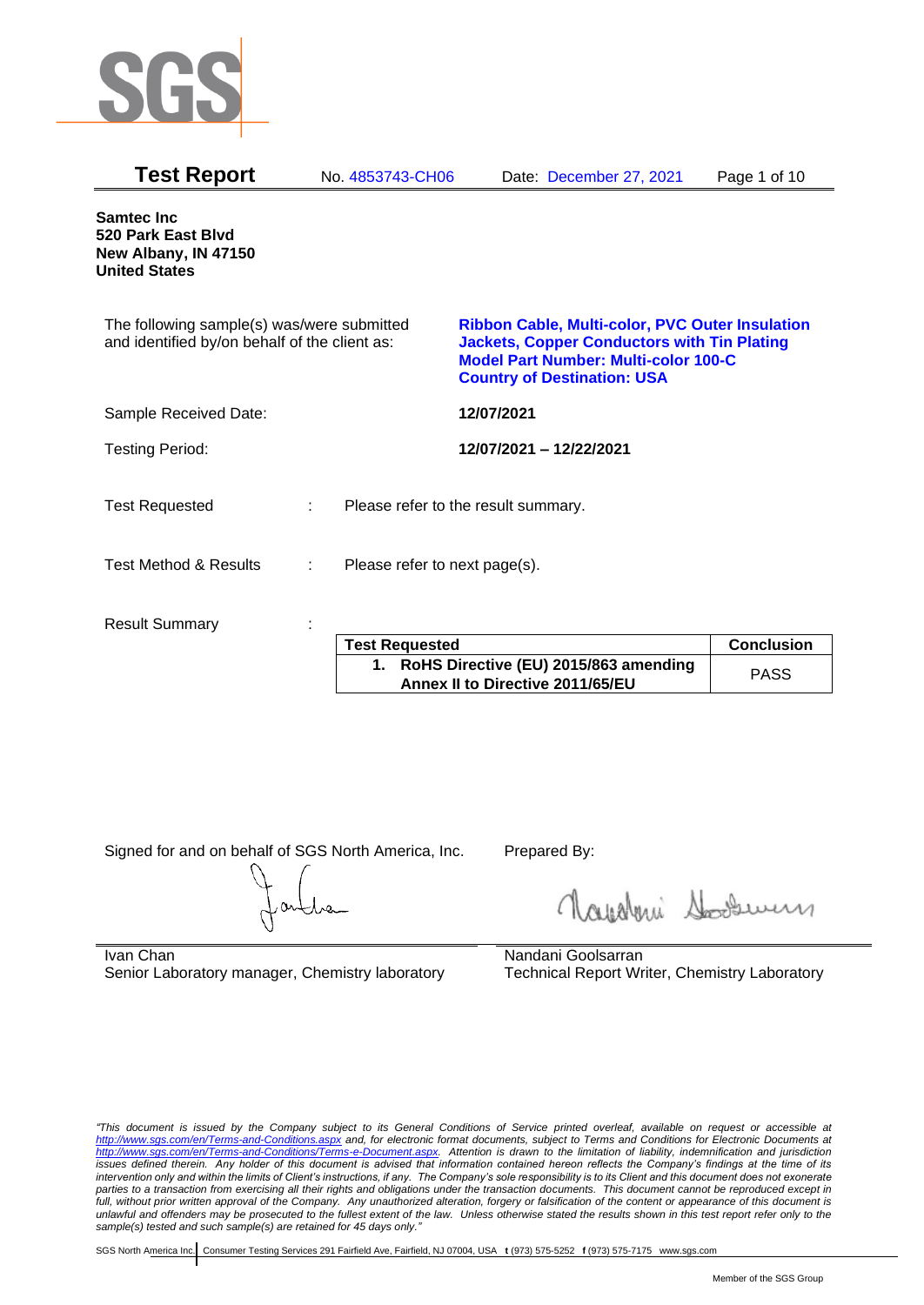

# **Test Report** No. 4853743-CH06 Date: December 27, 2021 Page 2 of 10

### **1. RoHS Directive (EU) 2015/863 amending Annex II to Directive 2011/65/EU**

**Testing was done at an SGS Affiliate Laboratory:**

#### Test Part Description :

| Specimen | <b>SGS Sample ID</b>        | <b>Description</b>                                                       |
|----------|-----------------------------|--------------------------------------------------------------------------|
| No.      |                             |                                                                          |
| 1.       |                             | HKT21-061819.011 Transparent soft plastic - Outer PVC laminate.          |
| 2.       |                             | HKT21-061819.012 Red soft plastic - Red PVC dielectric conductor jacket. |
| 3.       | HKT21-061819.013            | Metal w/ silvery plating (base: coppery metal) - Copper                  |
|          | conductor with tin plating. |                                                                          |

Remarks :

- $(1)$  1 mg/kg = 1 ppm = 0.0001%
- (2) MDL = Method Detection Limit
- $(3)$  ND = Not Detected  $($  < MDL)
- $(4)$  "-" = Not Regulated

## **RoHS Directive (EU) 2015/863 amending Annex II to Directive 2011/65/EU.**

# Test Method : With reference to IEC 62321-4:2013+A1:2017, IEC62321-5:2013, IEC62321-7-2:2017, IEC62321-6:2015 and IEC62321-8:2017, analyzed by ICP-OES, UV-Vis and GC-MS. (Decision Rule: please refer to appendix 1: Category 1).

| Test Item $(s)$               | Limit | Unit   | MDL.           | 011.      | 012.      |
|-------------------------------|-------|--------|----------------|-----------|-----------|
| Cadmium (Cd).                 | 100   | mg/kg. | $\overline{2}$ | ND        | ND.       |
| Lead (Pb).                    | 1,000 | mg/kg. | $\overline{2}$ | <b>ND</b> | <b>ND</b> |
| Mercury (Hg).                 | 1,000 | mg/kg. | $\overline{2}$ | <b>ND</b> | <b>ND</b> |
| Hexavalent Chromium (Cr(VI)). | 1,000 | mg/kg. | 8              | <b>ND</b> | <b>ND</b> |
| Sum of PBBs.                  | 1,000 | mg/kg. |                | <b>ND</b> | <b>ND</b> |
| Monobromobiphenyl.            |       | mg/kg. | 5              | <b>ND</b> | <b>ND</b> |
| Dibromobiphenyl.              |       | mg/kg. | 5              | <b>ND</b> | <b>ND</b> |
| Tribromobiphenyl.             |       | mg/kg. | 5              | <b>ND</b> | <b>ND</b> |
| Tetrabromobiphenyl.           |       | mg/kg. | 5              | <b>ND</b> | <b>ND</b> |
| Pentabromobiphenyl.           |       | mg/kg. | 5              | <b>ND</b> | <b>ND</b> |
| Hexabromobiphenyl.            |       | mg/kg. | 5              | <b>ND</b> | <b>ND</b> |
| Heptabromobiphenyl.           |       | mg/kg. | 5              | ND        | <b>ND</b> |
| Octabromobiphenyl.            |       | mg/kg. | 5              | ND        | ND        |
| Nonabromobiphenyl.            |       | mg/kg. | 5              | <b>ND</b> | <b>ND</b> |
| Decabromobiphenyl.            |       | mg/kg. | 5              | <b>ND</b> | <b>ND</b> |
| Sum of PBDEs.                 | 1,000 | mg/kg. |                | <b>ND</b> | <b>ND</b> |
| Monobromodiphenyl ether.      |       | mg/kg. | 5              | <b>ND</b> | ND        |
| Dibromodiphenyl ether.        |       | mg/kg. | 5              | <b>ND</b> | <b>ND</b> |

*"This document is issued by the Company subject to its General Conditions of Service printed overleaf, available on request or accessible at <http://www.sgs.com/en/Terms-and-Conditions.aspx> and, for electronic format documents, subject to Terms and Conditions for Electronic Documents at [http://www.sgs.com/en/Terms-and-Conditions/Terms-e-Document.aspx.](http://www.sgs.com/en/Terms-and-Conditions/Terms-e-Document.aspx) Attention is drawn to the limitation of liability, indemnification and jurisdiction issues defined therein. Any holder of this document is advised that information contained hereon reflects the Company's findings at the time of its intervention only and within the limits of Client's instructions, if any. The Company's sole responsibility is to its Client and this document does not exonerate parties to a transaction from exercising all their rights and obligations under the transaction documents. This document cannot be reproduced except in full, without prior written approval of the Company. Any unauthorized alteration, forgery or falsification of the content or appearance of this document is unlawful and offenders may be prosecuted to the fullest extent of the law. Unless otherwise stated the results shown in this test report refer only to the sample(s) tested and such sample(s) are retained for 45 days only."*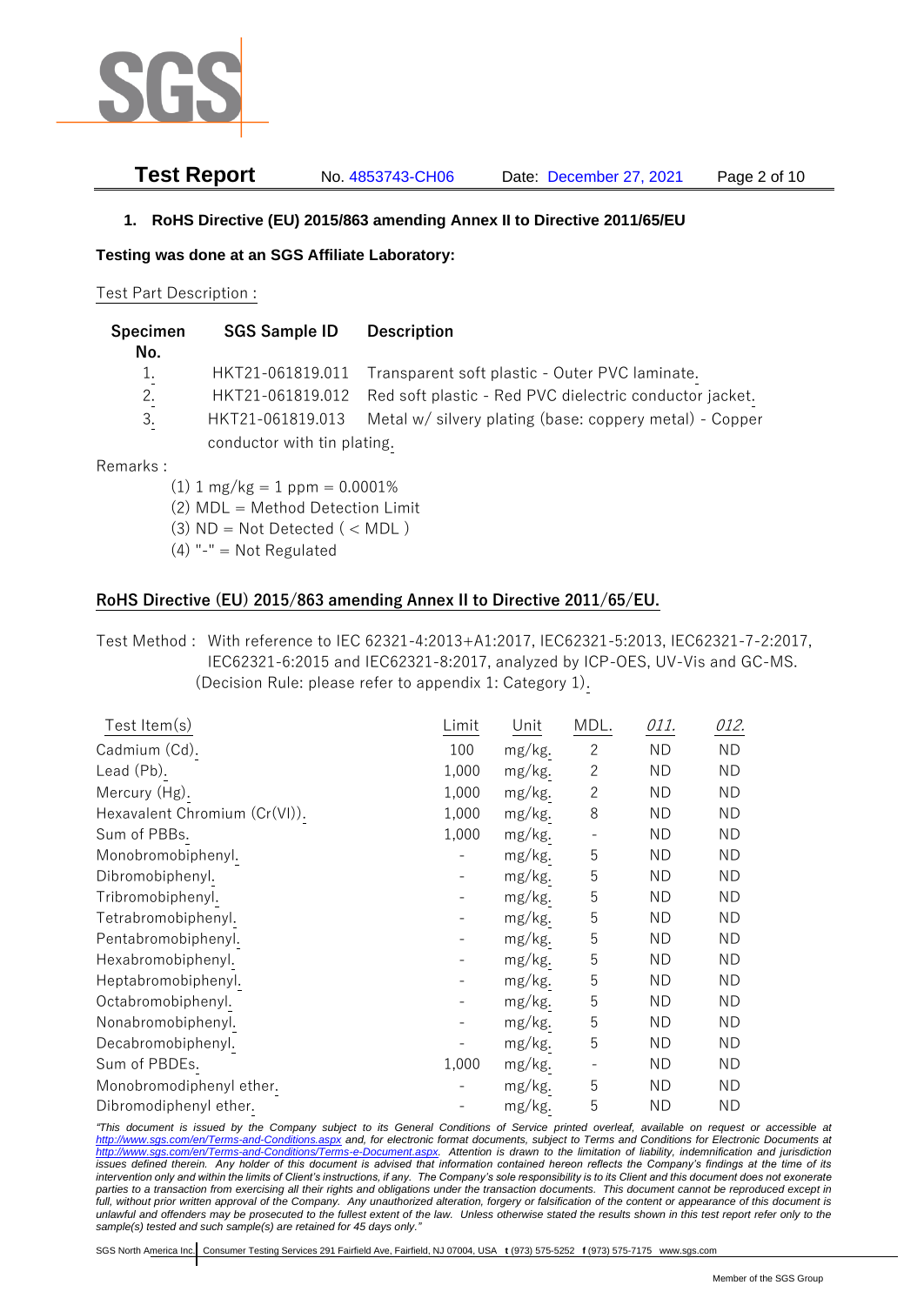

| <b>Test Report</b>                   | No. 4853743-CH06         |        | Date: December 27, 2021 |           | Page 3 of 10 |
|--------------------------------------|--------------------------|--------|-------------------------|-----------|--------------|
| Test Item $(s)$                      | Limit                    | Unit   | MDL.                    | 011.      | 012.         |
|                                      |                          |        |                         |           |              |
| Tribromodiphenyl ether.              |                          | mg/kg. | 5                       | <b>ND</b> | <b>ND</b>    |
| Tetrabromodiphenyl ether.            | $\overline{\phantom{0}}$ | mg/kg. | 5                       | ND.       | <b>ND</b>    |
| Pentabromodiphenyl ether.            |                          | mg/kg. | 5                       | ND.       | ND           |
| Hexabromodiphenyl ether.             |                          | mg/kg. | 5                       | ND.       | <b>ND</b>    |
| Heptabromodiphenyl ether.            |                          | mg/kg. | 5                       | ND.       | <b>ND</b>    |
| Octabromodiphenyl ether.             | $\qquad \qquad -$        | mg/kg. | 5                       | ND.       | <b>ND</b>    |
| Nonabromodiphenyl ether.             | -                        | mg/kg. | 5                       | ND.       | <b>ND</b>    |
| Decabromodiphenyl ether.             |                          | mg/kg. | 5                       | ND.       | ND           |
| Dibutyl Phthalate (DBP).             | 1,000                    | mg/kg. | 50                      | <b>ND</b> | <b>ND</b>    |
| Benzylbutyl Phthalate (BBP).         | 1,000                    | mg/kg. | 50                      | ND.       | ND           |
| Bis-(2-ethylhexyl) Phthalate (DEHP). | 1,000                    | mg/kg. | 50                      | 63        | 207          |
| Diisobutyl Phthalate (DIBP).         | 1,000                    | mg/kg. | 50                      | ND.       | ND           |

Notes :

(1) The maximum permissible limit is quoted from RoHS Directive (EU) 2015/863. IEC 62321 series is equivalent to EN 62321 series [http://www.cenelec.eu/dyn/www/f?p=104:30:1742232870351101::::FSP\\_ORG\\_ID,FSP\\_LANG\\_](http://www.cenelec.eu/dyn/www/f?p=104:30:1742232870351101::::FSP_ORG_ID,FSP_LANG_ID:1258637,25) [ID:1258637,25.](http://www.cenelec.eu/dyn/www/f?p=104:30:1742232870351101::::FSP_ORG_ID,FSP_LANG_ID:1258637,25)

# **RoHS Directive (EU) 2015/863 amending Annex II to Directive 2011/65/EU.**

Test Method : With reference to IEC 62321-4:2013+A1:2017 and IEC62321-5:2013, analyzed by ICP-OES. (Decision Rule: please refer to appendix 1: Category 1)

With reference to IEC62321-7-1:2015, analyzed by UV-Vis. (Decision Rule: please refer to appendix 1: Category 4).

| Test Item(s)                                       | Limit | Unit    | MDL. | 013. |
|----------------------------------------------------|-------|---------|------|------|
| Cadmium (Cd).                                      | 100   | mg/kg.  |      | ND.  |
| Lead (Pb).                                         | 1.000 | mg/kg.  | უ    | ND.  |
| Mercury (Hg).                                      | 1.000 | mg/kg.  |      | ND   |
| Hexavalent Chromium $(Cr(VI))\blacktriangledown$ . |       | µg/cm². | 0.10 | ND.  |

Notes :

(1) The maximum permissible limit is quoted from RoHS Directive (EU) 2015/863.

IEC 62321 series is equivalent to EN 62321 series

[http://www.cenelec.eu/dyn/www/f?p=104:30:1742232870351101::::FSP\\_ORG\\_ID,FSP\\_LANG\\_](http://www.cenelec.eu/dyn/www/f?p=104:30:1742232870351101::::FSP_ORG_ID,FSP_LANG_ID:1258637,25) [ID:1258637,25](http://www.cenelec.eu/dyn/www/f?p=104:30:1742232870351101::::FSP_ORG_ID,FSP_LANG_ID:1258637,25)

(2)  $\blacktriangledown$  = a. The sample is positive for Cr(VI) if the Cr(VI) concentration is greater than 0.13  $\mu$ g/cm2. The sample coating is considered to contain Cr(VI)

b. The sample is negative for Cr(VI) if Cr(VI) is ND (concentration less than 0.10  $\mu$  g/cm2).

The coating is considered a non-Cr(VI) based coating

*<sup>&</sup>quot;This document is issued by the Company subject to its General Conditions of Service printed overleaf, available on request or accessible at <http://www.sgs.com/en/Terms-and-Conditions.aspx> and, for electronic format documents, subject to Terms and Conditions for Electronic Documents at [http://www.sgs.com/en/Terms-and-Conditions/Terms-e-Document.aspx.](http://www.sgs.com/en/Terms-and-Conditions/Terms-e-Document.aspx) Attention is drawn to the limitation of liability, indemnification and jurisdiction*  issues defined therein. Any holder of this document is advised that information contained hereon reflects the Company's findings at the time of its *intervention only and within the limits of Client's instructions, if any. The Company's sole responsibility is to its Client and this document does not exonerate*  parties to a transaction from exercising all their rights and obligations under the transaction documents. This document cannot be reproduced except in *full, without prior written approval of the Company. Any unauthorized alteration, forgery or falsification of the content or appearance of this document is unlawful and offenders may be prosecuted to the fullest extent of the law. Unless otherwise stated the results shown in this test report refer only to the sample(s) tested and such sample(s) are retained for 45 days only."*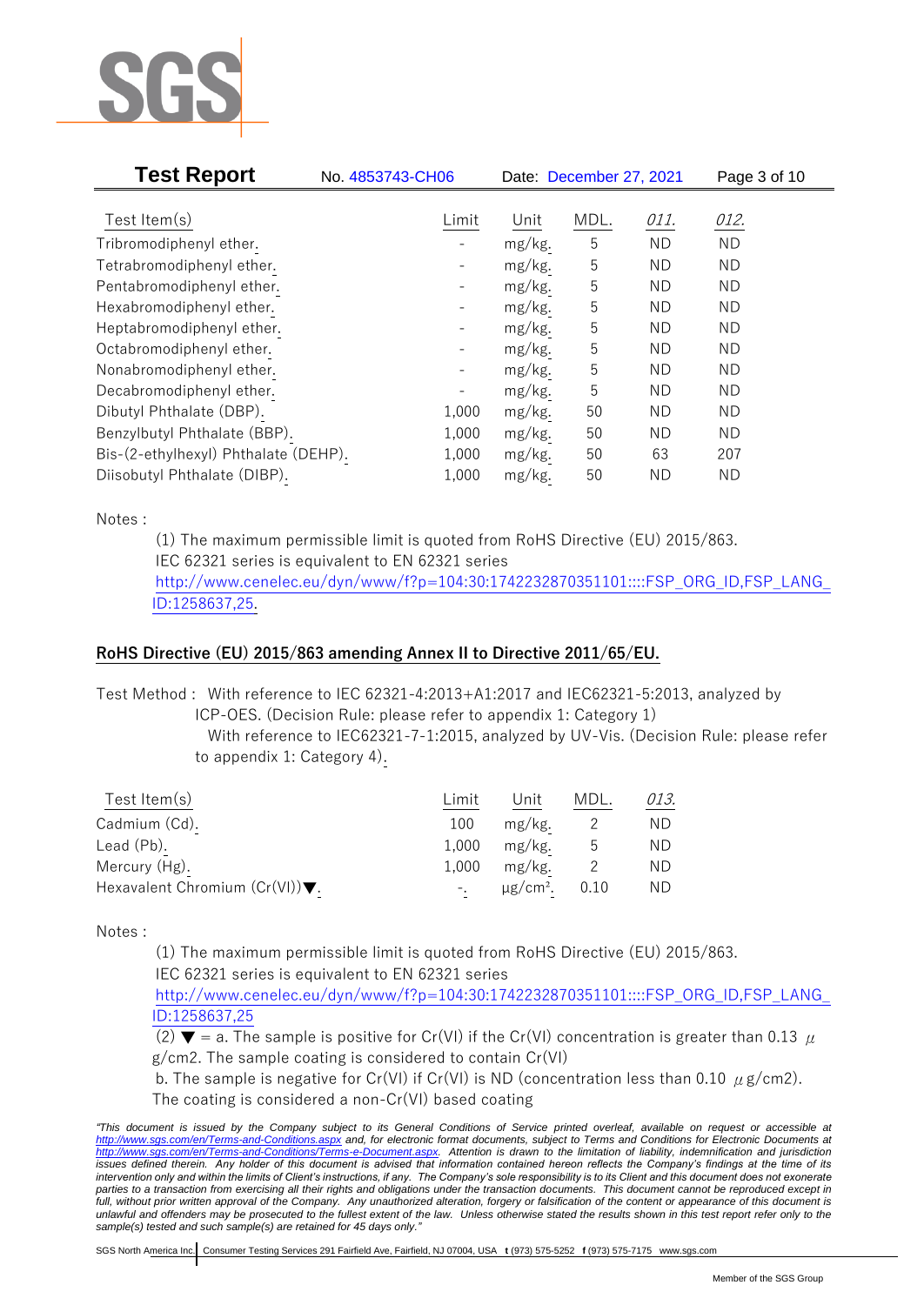

| Test Report | No. 4853743-CH06 | Date: December 27, 2021 | Page 4 of 10 |
|-------------|------------------|-------------------------|--------------|
|             |                  |                         |              |

c. The result between 0.10  $\mu$  g/cm2 and 0.13  $\mu$  g/cm2 is considered to be inconclusive - unavoidable coating variations may influence the determination Information on storage conditions and production date of the tested sample is unavailable and thus Cr(VI) results represent status of the sample at the time of testing..

*"This document is issued by the Company subject to its General Conditions of Service printed overleaf, available on request or accessible at <http://www.sgs.com/en/Terms-and-Conditions.aspx> and, for electronic format documents, subject to Terms and Conditions for Electronic Documents at [http://www.sgs.com/en/Terms-and-Conditions/Terms-e-Document.aspx.](http://www.sgs.com/en/Terms-and-Conditions/Terms-e-Document.aspx) Attention is drawn to the limitation of liability, indemnification and jurisdiction issues defined therein. Any holder of this document is advised that information contained hereon reflects the Company's findings at the time of its intervention only and within the limits of Client's instructions, if any. The Company's sole responsibility is to its Client and this document does not exonerate parties to a transaction from exercising all their rights and obligations under the transaction documents. This document cannot be reproduced except in full, without prior written approval of the Company. Any unauthorized alteration, forgery or falsification of the content or appearance of this document is unlawful and offenders may be prosecuted to the fullest extent of the law. Unless otherwise stated the results shown in this test report refer only to the sample(s) tested and such sample(s) are retained for 45 days only."*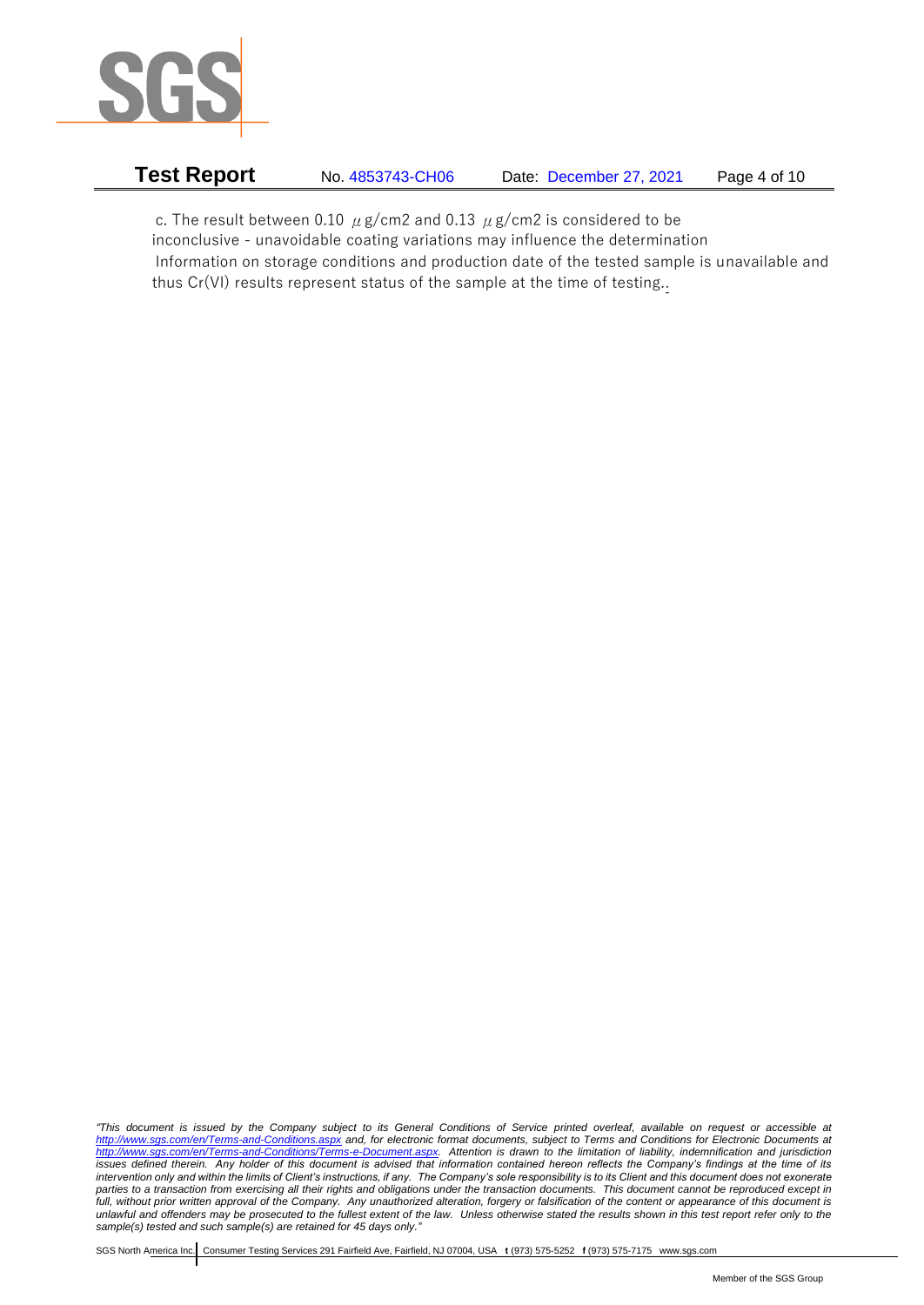

#### Appendix 1

| Category       | Decision Rule Statement                                                                                                                                                                                                                                                                                                                                                                                                                                                                                                                                                                                                                                                                                                                                                                                                                                                                                                                                                                                                                                                                                                                                                                                                                                                                                                                                                                                                                    |  |
|----------------|--------------------------------------------------------------------------------------------------------------------------------------------------------------------------------------------------------------------------------------------------------------------------------------------------------------------------------------------------------------------------------------------------------------------------------------------------------------------------------------------------------------------------------------------------------------------------------------------------------------------------------------------------------------------------------------------------------------------------------------------------------------------------------------------------------------------------------------------------------------------------------------------------------------------------------------------------------------------------------------------------------------------------------------------------------------------------------------------------------------------------------------------------------------------------------------------------------------------------------------------------------------------------------------------------------------------------------------------------------------------------------------------------------------------------------------------|--|
| $\overline{1}$ | The decision rule for conformity reporting is based on the non-binary statement with quard band (is<br>equal to the expanded measurement uncertainty with a 95% coverage probability, w = U95) in<br>ILAC-G8:09/2019 Clause 4.2.3.<br>"Pass - the measured value is within (or below / above) the acceptance limit, where the<br>А.<br>acceptance limit is below / above to the quard band." or "Pass - The measured values were<br>observed in tolerance at the points tested. The specific false accept risk is up to 2.5%.".<br>B.<br>"Conditional Pass - The measured values were observed in tolerance at the points tested.<br>However, a portion of the expanded measurement uncertainty intervals about one or more<br>measured values exceeded / out of tolerance. When the measured result is close to the<br>tolerance, the specific false accept risk is up to 50%.".<br>C.<br>"Conditional Fail - One or more measured values were observed out of tolerance at the<br>points tested. However, a portion of the expanded measurement uncertainty intervals about<br>one or more measured values were in tolerance. When the measured result is close to the<br>tolerance, the specific false reject risk is up to 50%.".<br>"Fail - the measured value is out of (or below / above) the tolerance limit added / subtracted<br>D.<br>to the guard band." or "Fail - One or more measured values were observed out of tolerance |  |
| $\overline{2}$ | at the points tested". The specific false reject risk is up to 2.5%.<br>The decision rule for conformity reporting is based on BS EN 1811:2011+A1:2015: Reference test<br>method for release of nickel from all post assemblies which are inserted into pierced parts of the<br>human body and articles intended to come into direct and prolonged contact with the skin in<br>Section 9.2 interpretation of results.                                                                                                                                                                                                                                                                                                                                                                                                                                                                                                                                                                                                                                                                                                                                                                                                                                                                                                                                                                                                                      |  |
| $\overline{3}$ | The decision rule for conformity reporting is based on the general consideration of simple<br>acceptance as stated in ISO/IEC Guide 98-3: "Uncertainty of measurement - Part 3: Guide to the<br>expression of uncertainty in measurement (GUM 1995)", and more specifically for analytical<br>measurements to the EURACHEM/CITAC Guide 2012 "Quantifying Uncertainty in Analytical<br>Measurement *                                                                                                                                                                                                                                                                                                                                                                                                                                                                                                                                                                                                                                                                                                                                                                                                                                                                                                                                                                                                                                        |  |
| 4              | The decision rule for conformity reporting is according to the IEC 62321-7-1 Edition 1.0 2015-09<br>Section 7: Table 1-(comparison to standard and interpretation of result)                                                                                                                                                                                                                                                                                                                                                                                                                                                                                                                                                                                                                                                                                                                                                                                                                                                                                                                                                                                                                                                                                                                                                                                                                                                               |  |
| $\overline{5}$ | The decision rule for conformity reporting is according to the IEC 62321-3-1 Edition 1.0 2013-06<br>Annex A.3 interpretation of result.                                                                                                                                                                                                                                                                                                                                                                                                                                                                                                                                                                                                                                                                                                                                                                                                                                                                                                                                                                                                                                                                                                                                                                                                                                                                                                    |  |
| 6              | The decision rule for conformity reporting is according to the GB/T 26125-2011 Annex A to H                                                                                                                                                                                                                                                                                                                                                                                                                                                                                                                                                                                                                                                                                                                                                                                                                                                                                                                                                                                                                                                                                                                                                                                                                                                                                                                                                |  |
| 7              | The decision rule for conformity reporting is according to the requested specification or standard<br>(ASTM F963-17 section 4.3.5)                                                                                                                                                                                                                                                                                                                                                                                                                                                                                                                                                                                                                                                                                                                                                                                                                                                                                                                                                                                                                                                                                                                                                                                                                                                                                                         |  |
| $\overline{8}$ | The decision rule for conformity reporting is according to the requested specification or standard<br>(AS/NZS ISO 8124 Part 3 section 4.2)                                                                                                                                                                                                                                                                                                                                                                                                                                                                                                                                                                                                                                                                                                                                                                                                                                                                                                                                                                                                                                                                                                                                                                                                                                                                                                 |  |
|                | If the decision rule is not feasible to be used and the uncertainty of the result is able to be provided,<br>Remark the uncertainty range of the result will be shown in the report. Otherwise, only result will be shown<br>in the report.                                                                                                                                                                                                                                                                                                                                                                                                                                                                                                                                                                                                                                                                                                                                                                                                                                                                                                                                                                                                                                                                                                                                                                                                |  |

*"This document is issued by the Company subject to its General Conditions of Service printed overleaf, available on request or accessible at <http://www.sgs.com/en/Terms-and-Conditions.aspx> and, for electronic format documents, subject to Terms and Conditions for Electronic Documents at [http://www.sgs.com/en/Terms-and-Conditions/Terms-e-Document.aspx.](http://www.sgs.com/en/Terms-and-Conditions/Terms-e-Document.aspx) Attention is drawn to the limitation of liability, indemnification and jurisdiction issues defined therein. Any holder of this document is advised that information contained hereon reflects the Company's findings at the time of its intervention only and within the limits of Client's instructions, if any. The Company's sole responsibility is to its Client and this document does not exonerate parties to a transaction from exercising all their rights and obligations under the transaction documents. This document cannot be reproduced except in full, without prior written approval of the Company. Any unauthorized alteration, forgery or falsification of the content or appearance of this document is unlawful and offenders may be prosecuted to the fullest extent of the law. Unless otherwise stated the results shown in this test report refer only to the sample(s) tested and such sample(s) are retained for 45 days only."*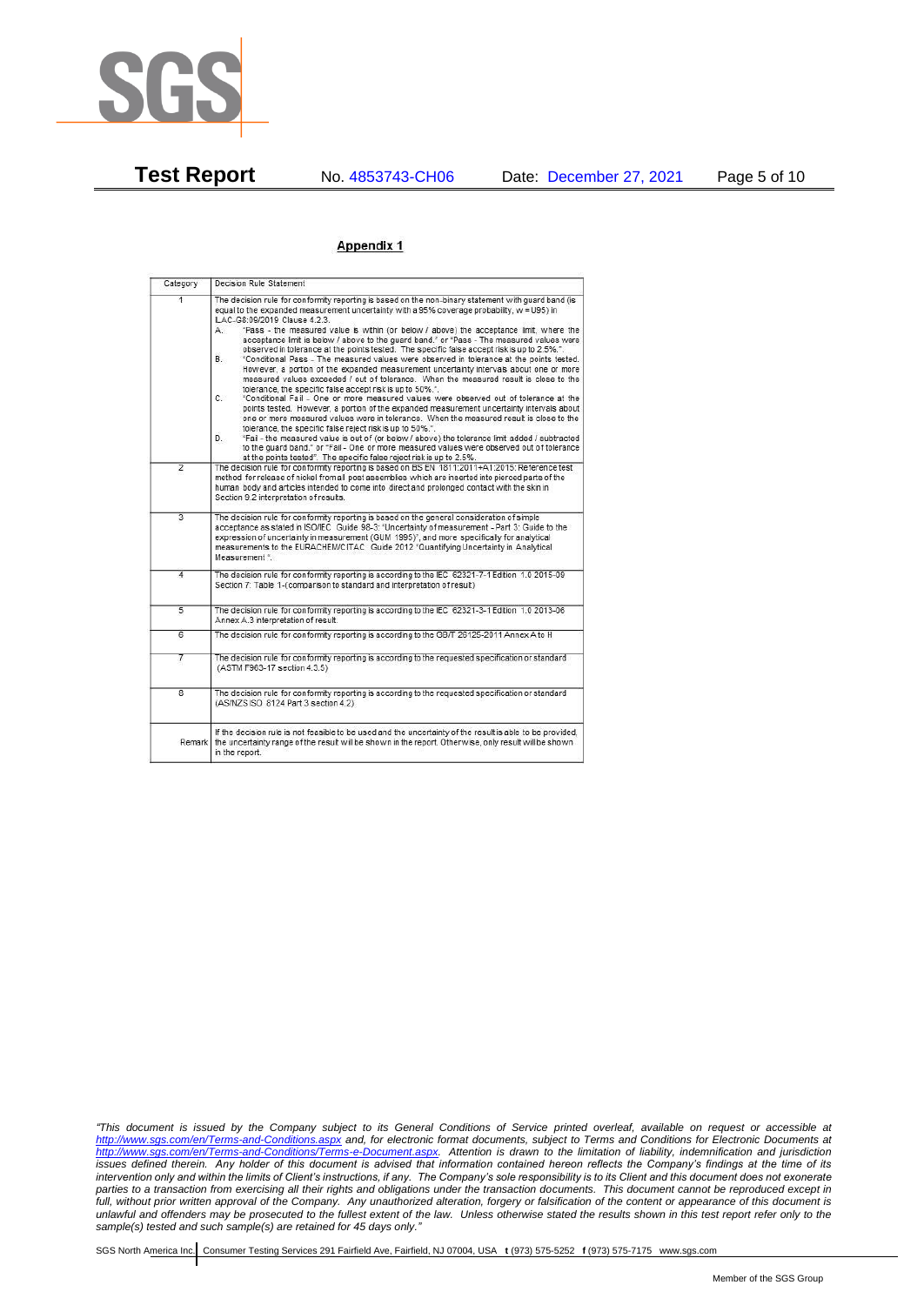

| <b>Test Report</b> | No. 4853743-CH06 | Date: December 27, 2021 | Page 6 of 10 |
|--------------------|------------------|-------------------------|--------------|
|                    |                  |                         |              |

Flowchart:



Note : 1) Boiling water test method was also performed for the analysis of Cr (VI) in metal sample. 2) The polymeric samples were dissolved totally by pre-conditioning method according to above flow chat for Cd, Pb and Hg contents analysis

| Operator:      | Chiu Kan Yuen/ Tang Koon Pang (Acid digestion) |  |
|----------------|------------------------------------------------|--|
|                | Chiu Kan Yuen (Dry Ashing)                     |  |
|                | Nick Liu (Hexavalent Chromium)                 |  |
|                | Kent Wan (PBBs and PBDEs)                      |  |
| Section Chief: | Chan Chun Kit, Dickson                         |  |

*"This document is issued by the Company subject to its General Conditions of Service printed overleaf, available on request or accessible at <http://www.sgs.com/en/Terms-and-Conditions.aspx> and, for electronic format documents, subject to Terms and Conditions for Electronic Documents at [http://www.sgs.com/en/Terms-and-Conditions/Terms-e-Document.aspx.](http://www.sgs.com/en/Terms-and-Conditions/Terms-e-Document.aspx) Attention is drawn to the limitation of liability, indemnification and jurisdiction issues defined therein. Any holder of this document is advised that information contained hereon reflects the Company's findings at the time of its intervention only and within the limits of Client's instructions, if any. The Company's sole responsibility is to its Client and this document does not exonerate*  parties to a transaction from exercising all their rights and obligations under the transaction documents. This document cannot be reproduced except in *full, without prior written approval of the Company. Any unauthorized alteration, forgery or falsification of the content or appearance of this document is unlawful and offenders may be prosecuted to the fullest extent of the law. Unless otherwise stated the results shown in this test report refer only to the sample(s) tested and such sample(s) are retained for 45 days only."*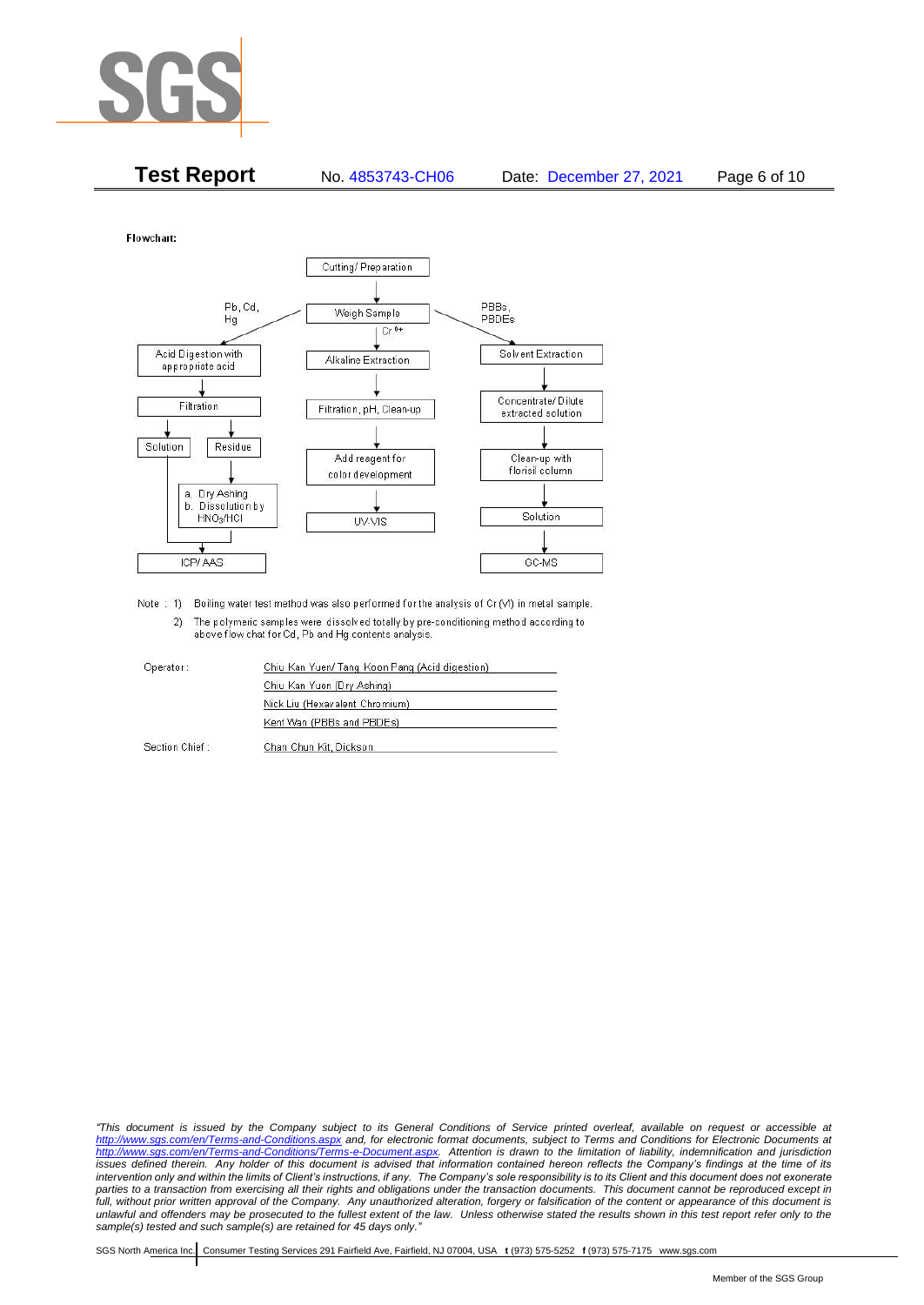

#### **Flowchart for Phthalates measurement**

Method: IEC 62321-8:2017



Tested by Checked by Lumpy Lee Edmund Kwan

*"This document is issued by the Company subject to its General Conditions of Service printed overleaf, available on request or accessible at <http://www.sgs.com/en/Terms-and-Conditions.aspx> and, for electronic format documents, subject to Terms and Conditions for Electronic Documents at [http://www.sgs.com/en/Terms-and-Conditions/Terms-e-Document.aspx.](http://www.sgs.com/en/Terms-and-Conditions/Terms-e-Document.aspx) Attention is drawn to the limitation of liability, indemnification and jurisdiction issues defined therein. Any holder of this document is advised that information contained hereon reflects the Company's findings at the time of its intervention only and within the limits of Client's instructions, if any. The Company's sole responsibility is to its Client and this document does not exonerate*  parties to a transaction from exercising all their rights and obligations under the transaction documents. This document cannot be reproduced except in *full, without prior written approval of the Company. Any unauthorized alteration, forgery or falsification of the content or appearance of this document is unlawful and offenders may be prosecuted to the fullest extent of the law. Unless otherwise stated the results shown in this test report refer only to the sample(s) tested and such sample(s) are retained for 45 days only."*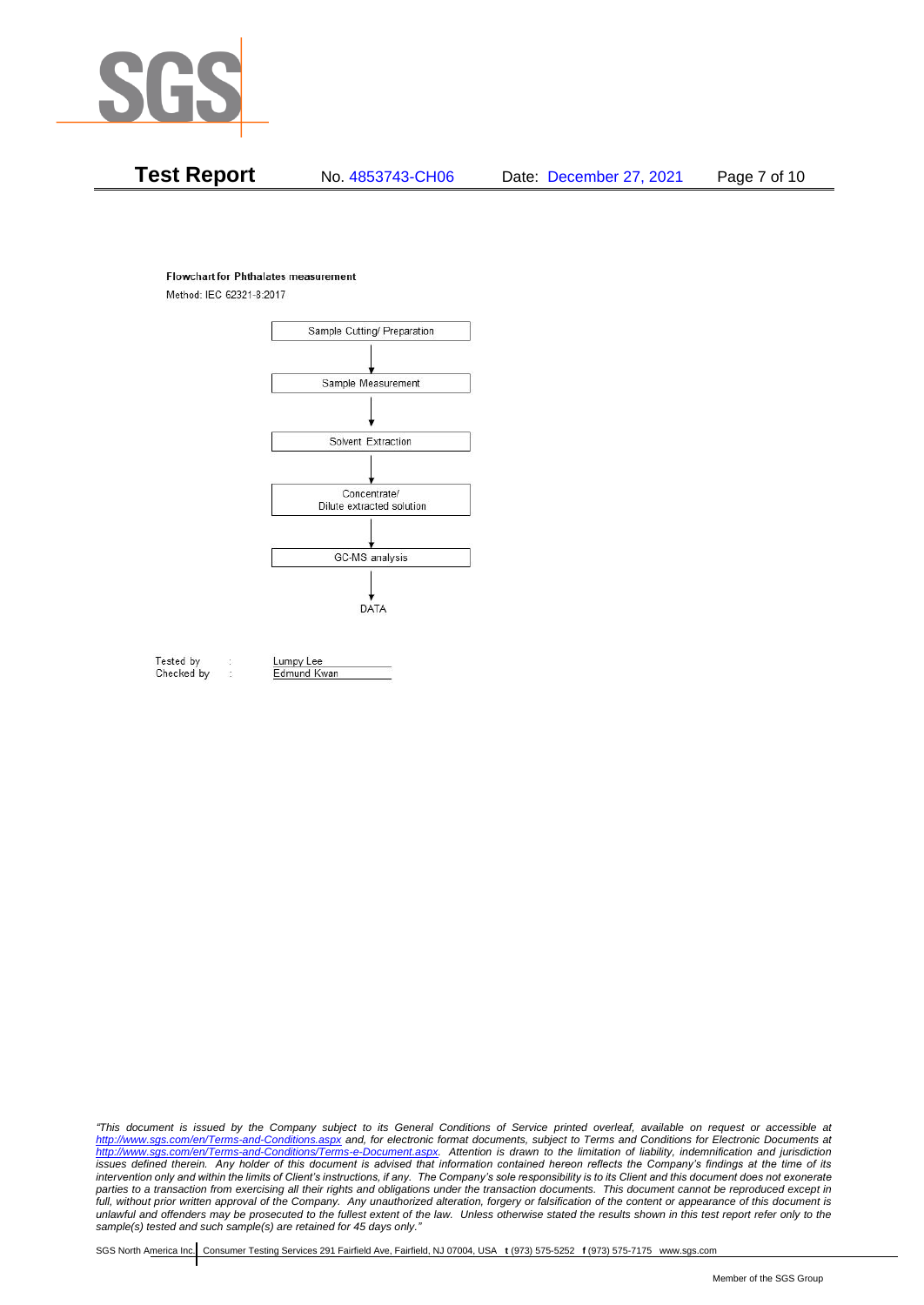

**Test Report** No. 4853743-CH06 Date: December 27, 2021 Page 8 of 10

Flowchart of IEC 62321 for metal analysis



The metallic samples were dissolved totally by pre-conditioning method according to above flow chart for Cd, Pb and Hg contents analysis.

| Operator:      | Nick Liu (Hexavalent Chromium)                  |  |
|----------------|-------------------------------------------------|--|
|                | Tang Koon Pang / Chiu Kan Yuen (Acid digestion) |  |
| Section Chief: | Chan Chun Kit, Dickson                          |  |

*"This document is issued by the Company subject to its General Conditions of Service printed overleaf, available on request or accessible at <http://www.sgs.com/en/Terms-and-Conditions.aspx> and, for electronic format documents, subject to Terms and Conditions for Electronic Documents at [http://www.sgs.com/en/Terms-and-Conditions/Terms-e-Document.aspx.](http://www.sgs.com/en/Terms-and-Conditions/Terms-e-Document.aspx) Attention is drawn to the limitation of liability, indemnification and jurisdiction issues defined therein. Any holder of this document is advised that information contained hereon reflects the Company's findings at the time of its intervention only and within the limits of Client's instructions, if any. The Company's sole responsibility is to its Client and this document does not exonerate*  parties to a transaction from exercising all their rights and obligations under the transaction documents. This document cannot be reproduced except in *full, without prior written approval of the Company. Any unauthorized alteration, forgery or falsification of the content or appearance of this document is unlawful and offenders may be prosecuted to the fullest extent of the law. Unless otherwise stated the results shown in this test report refer only to the sample(s) tested and such sample(s) are retained for 45 days only."*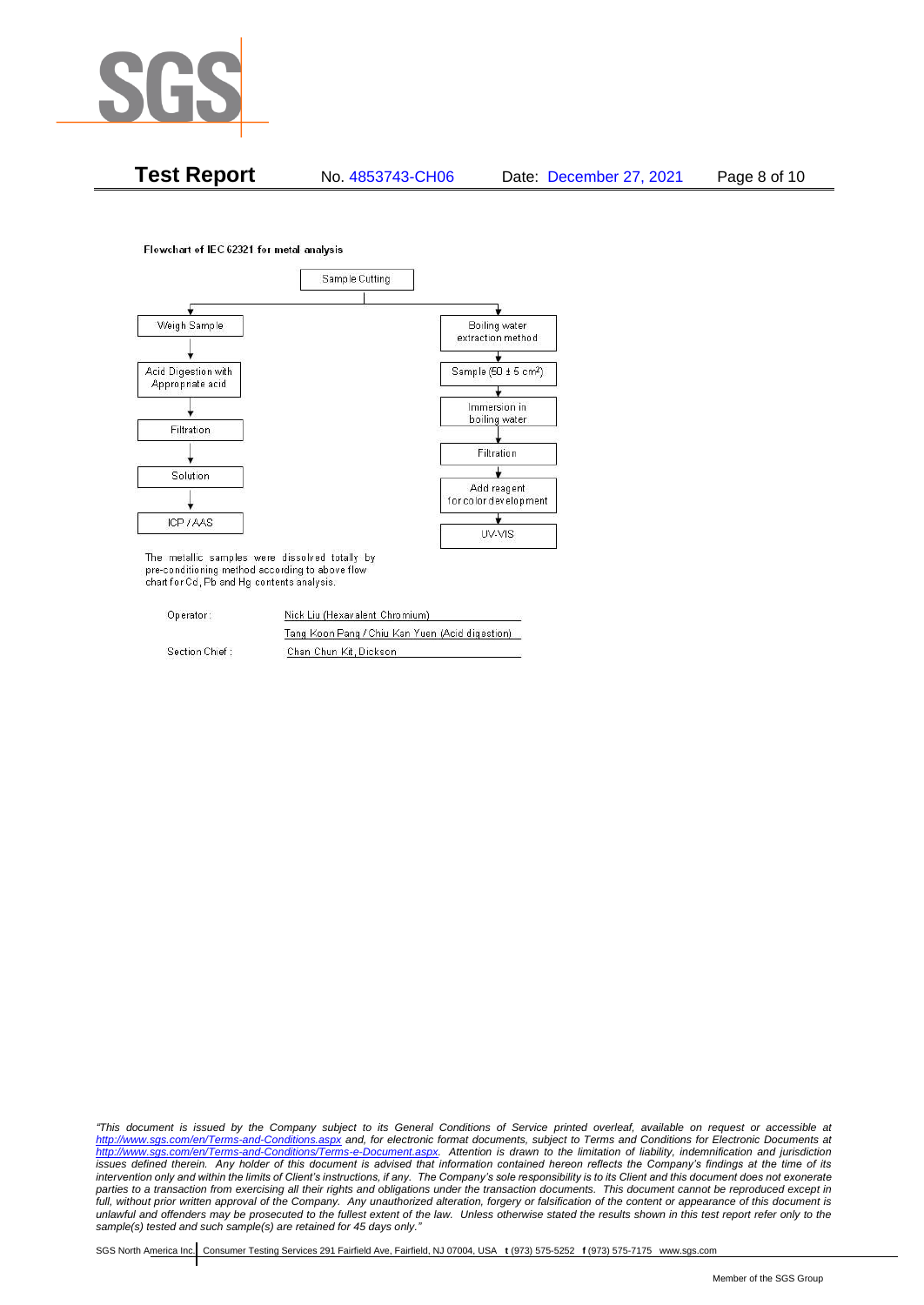

**Test Report** No. 4853743-CH06 Date: December 27, 2021 Page 9 of 10

**Sample photo:**

**Photo was taken at an SGS Affiliate Laboratory:**



# HKTEC2106181906



*"This document is issued by the Company subject to its General Conditions of Service printed overleaf, available on request or accessible at <http://www.sgs.com/en/Terms-and-Conditions.aspx> and, for electronic format documents, subject to Terms and Conditions for Electronic Documents at [http://www.sgs.com/en/Terms-and-Conditions/Terms-e-Document.aspx.](http://www.sgs.com/en/Terms-and-Conditions/Terms-e-Document.aspx) Attention is drawn to the limitation of liability, indemnification and jurisdiction issues defined therein. Any holder of this document is advised that information contained hereon reflects the Company's findings at the time of its intervention only and within the limits of Client's instructions, if any. The Company's sole responsibility is to its Client and this document does not exonerate parties to a transaction from exercising all their rights and obligations under the transaction documents. This document cannot be reproduced except in full, without prior written approval of the Company. Any unauthorized alteration, forgery or falsification of the content or appearance of this document is unlawful and offenders may be prosecuted to the fullest extent of the law. Unless otherwise stated the results shown in this test report refer only to the sample(s) tested and such sample(s) are retained for 45 days only."* 

.